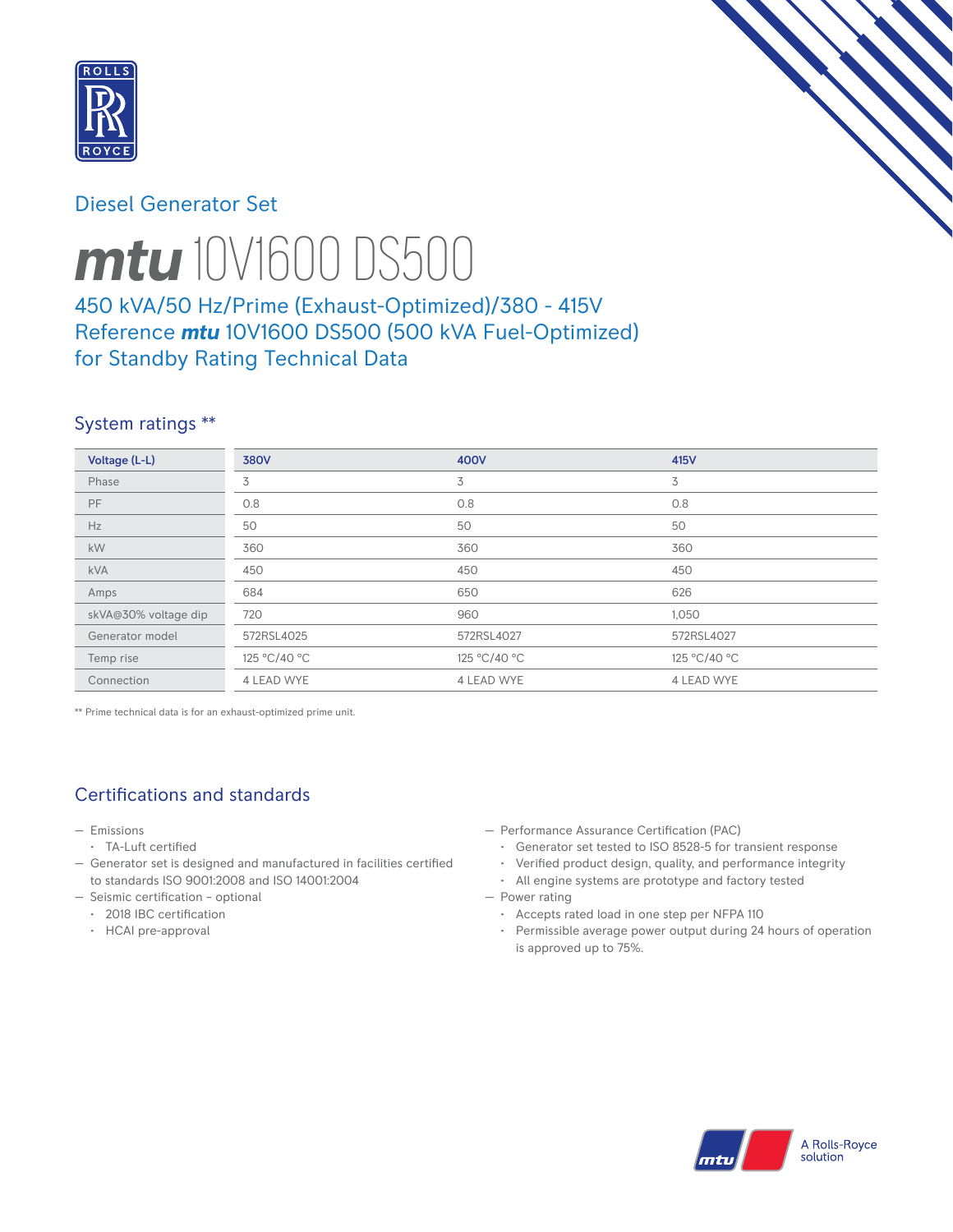## Standard features \*

- Single source supplier
- Global product support
- Two (2) Year/3,000 Hour Basic Limited Warranty
- 10V1600 diesel engine
	- 17.5 liter displacement
	- Common rail fuel injection
	- 4-cycle
- Engine-generator resilient mounted
- Complete range of accessories
- Cooling system
- Integral set-mounted
	- Engine-driven fan

# Standard equipment \*

## Engine

- Air cleaners
- Oil pump
- Oil drain extension and shut-off valve
- Full flow oil filter
- Closed crankcase ventilation
- Jacket water pump
- Thermostats
- Blower fan and fan drive
- Radiator unit mounted
- Electric starting motor 24V
- Governor electronic isochronous
- Base formed steel
- SAE flywheel and bell housing
- Charging alternator 24V
- Battery box and cables
- Flexible fuel connectors
- Flexible exhaust connection
- TA-Luft compliant engine

## **Generator**

- NEMA MG1, IEEE, and ANSI standards compliance for temperature rise and motor starting
- Sustained short circuit current of up to 250% of the rated current for up to 10 seconds
- Self-ventilated and drip-proof
- Superior voltage waveform
- Digital, solid state, volts-per-hertz regulator
- Brushless alternator with brushless pilot exciter
- 4 pole, rotating field
- 125 °C maximum prime temperature rise
- 1-bearing, sealed
- Flexible coupling
- Full amortisseur windings
- 125% rotor balancing
- 3-phase voltage sensing
- $\pm$  0.25% voltage regulation no load to full load
- 100% of rated load one step
- 5% maximum total harmonic distortion
- Generator
	- Brushless, rotating field generator
	- 2/3 pitch windings
	- Permanent Magnet Generator (PMG) supply to regulator
	- 250% short circuit capability
- Digital control panel(s)
	- UL recognized, CSA certified, NFPA 110
	- Complete system metering
	- LCD display

## Digital control panel(s)

- Digital metering
- Engine parameters
- Generator protection functions
- Engine protection
- CANBus ECU communications
- Windows®-based software
- Multilingual capability
- Communications to remote annunciator
- Programmable input and output contacts
- UL recognized, CSA certified, CE approved
- Event recording
- IP 54 front panel rating with integrated gasket
- NFPA 110 compatible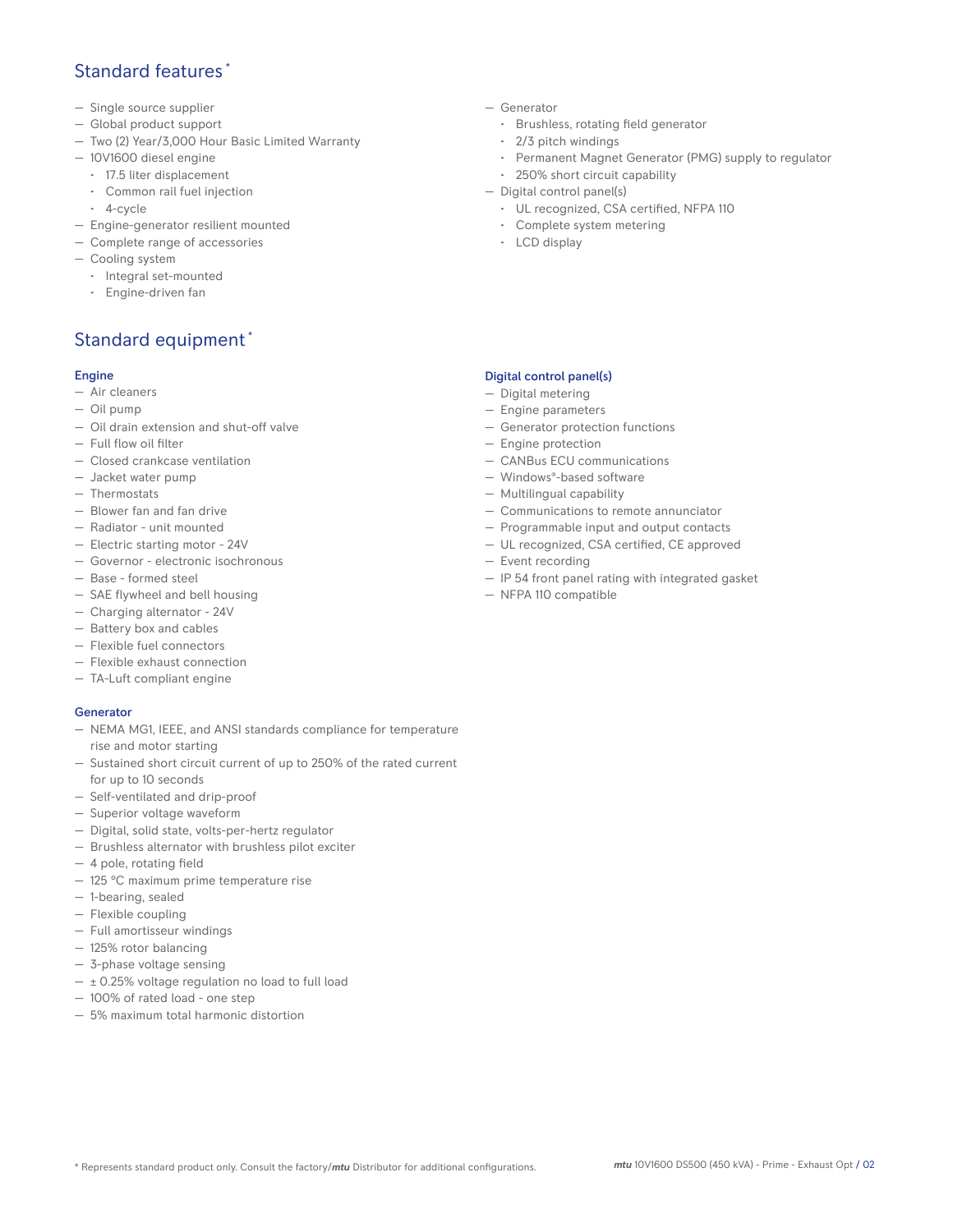# Application data

## Engine

| Manufacturer                | mtu                           |
|-----------------------------|-------------------------------|
| Model **                    | 10V1600G10F                   |
| Type                        | 4-cycle                       |
| Arrangement                 | $10-V$                        |
| Displacement: L (cu in)     | 17.5 (1,068)                  |
| Bore: cm (in)               | 12.2(4.8)                     |
| Stroke: cm (in)             | 15(5.91)                      |
| Compression ratio           | 17.5:1                        |
| Rated rpm                   | 1.500                         |
| Engine governor             | electronic isochronous (ADEC) |
| Maximum power: kWm (bhp) ** | 407 (546)                     |
| Steady state frequency band | ± 0.25%                       |
| Air cleaner                 | dry                           |
|                             |                               |

## Liquid capacity

| Total oil system: L (gal)             | 61(16)      |
|---------------------------------------|-------------|
| Engine jacket water capacity: L (gal) | 60 (15.9)   |
| System coolant capacity: L (gal)      | 99.3 (26.2) |

#### Electrical

| 24    |
|-------|
| 1.050 |
| 4D.   |
|       |
|       |

#### Fuel system

| Fuel supply connection size    | $-10$ JIC 37 $\degree$ female               |
|--------------------------------|---------------------------------------------|
|                                | M20 x 1.5 male adapter provided             |
| Fuel return connection size    | -6 JIC 37° female                           |
|                                | M <sub>14</sub> x 1.5 male adapter provided |
| Maximum fuel lift: m (ft)      | 5(16)                                       |
| Recommended fuel               | diesel #2                                   |
| Total fuel flow: L/hr (gal/hr) | 340.7 (90)                                  |
|                                |                                             |

#### Fuel consumption \*\*

| r det consumption                                                    |               |
|----------------------------------------------------------------------|---------------|
| At 100% of power rating: L/hr (gal/hr)                               | 100(26.5)     |
| At 75% of power rating: L/hr (gal/hr)                                | 77(20.3)      |
| At 50% of power rating: L/hr (gal/hr)                                | 53 (13.9)     |
| Cooling - radiator system **                                         |               |
| Ambient capacity of radiator: °C (°F)                                | 50 (122)      |
|                                                                      |               |
| Maximum restriction of cooling air:                                  |               |
| intake and discharge side of radiator: kPa (in. H <sub>2</sub> O)    | 0.2(0.8)      |
| Water pump capacity: L/min (gpm)                                     | 390 (103)     |
| Heat rejection to coolant: kW (BTUM)                                 | 206 (11,715)  |
| Heat rejection to after cooler: kW (BTUM)                            | 83 (4,720)    |
| Heat radiated to ambient: kW (BTUM)                                  | 48.1 (2,735)  |
| Fan power: kW (hp)                                                   | 16.4(22)      |
| Air requirements **                                                  |               |
| Aspirating: *m <sup>3</sup> /min (SCFM)                              | 28 (975)      |
|                                                                      |               |
| Air flow required for radiator                                       |               |
| cooled unit: *m <sup>3</sup> /min (SCFM)                             | 554 (19,564)  |
| Remote cooled applications; air flow required for                    |               |
| dissipation of radiated generator set heat for a                     |               |
| maximum of 25 °F rise: *m <sup>3</sup> /min (SCFM)                   | 174.7 (6,169) |
| * Air density = $1.184 \text{ kg/m}^3$ (0.0739 lbm/ft <sup>3</sup> ) |               |
|                                                                      |               |
| <b>Exhaust system **</b>                                             |               |
| Gas temperature (stack): °C (°F)                                     | 548 (1,018)   |
| Gas volume at stack temperature: m <sup>3</sup> /min (CFM)           | 86 (3,051)    |
|                                                                      |               |

| $\sigma$ ds temperature (stack). $\sigma$ ( $\sigma$ )      | UHO (1,U10 |
|-------------------------------------------------------------|------------|
| Gas volume at stack temperature: m <sup>3</sup> /min (CFM)  | 86 (3,051) |
| Maximum allowable back pressure at                          |            |
| outlet of engine, before piping: kPa (in. H <sub>2</sub> O) | 8.5(34.1)  |